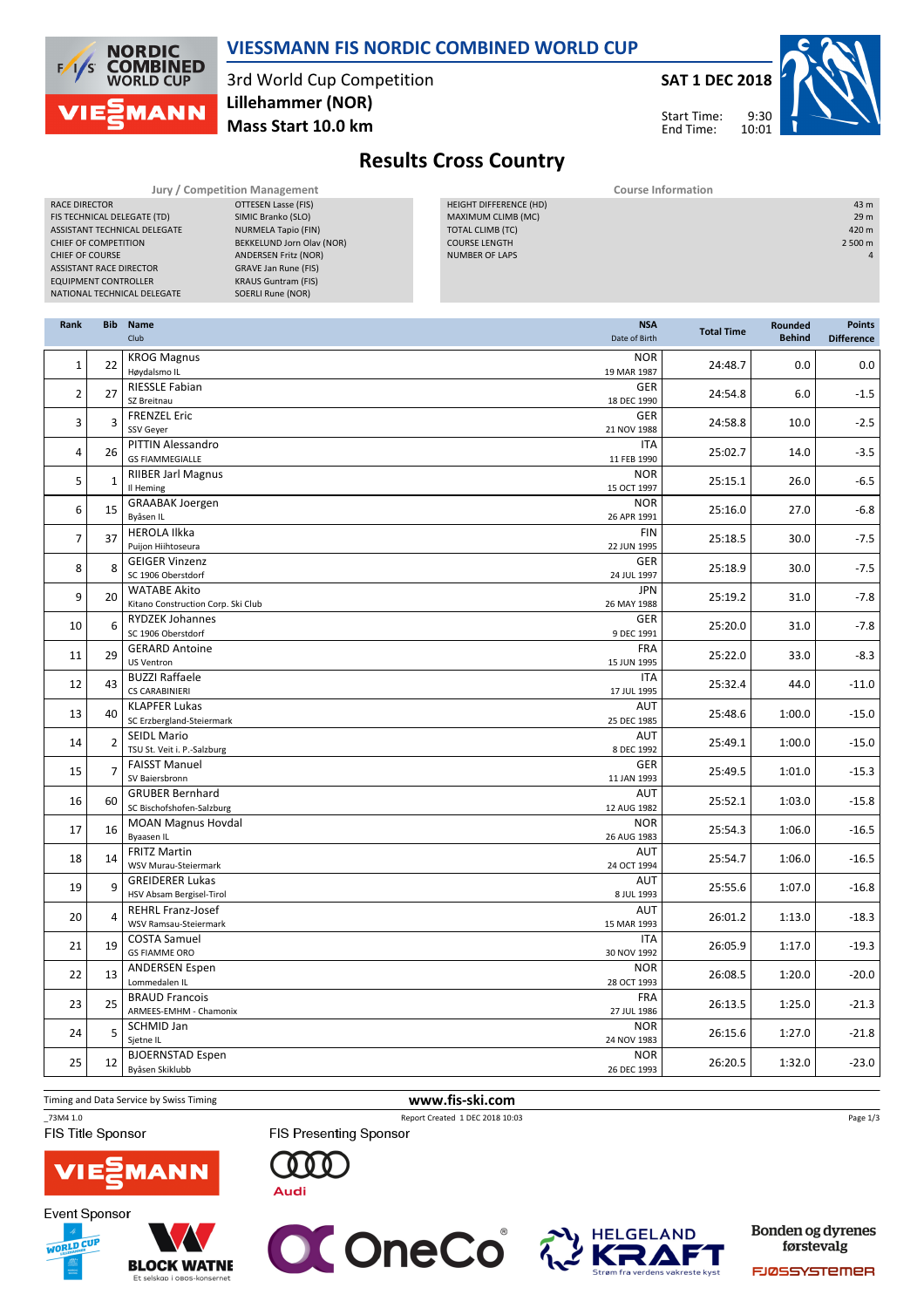### VIESSMANN FIS NORDIC COMBINED WORLD CUP



3rd World Cup Competition Mass Start 10.0 km Lillehammer (NOR)

SAT 1 DEC 2018

Start Time: End Time:



## Results Cross Country

| Rank  | <b>Bib</b> | <b>Name</b><br><b>NSA</b><br>Club<br>Date of Birth            |                           | <b>Total Time</b> | <b>Rounded</b><br><b>Behind</b> | <b>Points</b><br><b>Difference</b> |
|-------|------------|---------------------------------------------------------------|---------------------------|-------------------|---------------------------------|------------------------------------|
| 26    | 18         | <b>WATABE Yoshito</b><br>Kitano Construction Corp. Ski Club   | <b>JPN</b><br>4 OCT 1991  | 26:20.8           | 1:32.0                          | $-23.0$                            |
| 27    | 23         | <b>MUTRU Leevi</b><br>Lahti SC                                | <b>FIN</b><br>16 MAY 1995 | 26:21.9           | 1:33.0                          | $-23.3$                            |
| 28    | 17         | YAMAMOTO Go<br>Daichi Corporation                             | JPN<br>27 JAN 1995        | 26:22.0           | 1:33.0                          | $-23.3$                            |
| 29    | 44         | <b>KARHUMAA Wille</b><br>Ounasvaaran Hiihtoseura              | <b>FIN</b><br>7 JUN 2000  | 26:22.8           | 1:34.0                          | $-23.5$                            |
| 30    | 31         | <b>HUG Tim</b><br>SC Gerlafingen                              | SUI<br>11 AUG 1987        | 26:23.6           | 1:35.0                          | $-23.8$                            |
| 31    | 57         | <b>MUHLETHALER Laurent</b><br>Premanon                        | <b>FRA</b><br>27 SEP 1997 | 26:23.9           | 1:35.0                          | $-23.8$                            |
| 32    | 34         | CIESLAR Adam<br><b>AZS AWF Katowice</b>                       | POL<br>18 DEC 1992        | 26:28.3           | 1:40.0                          | $-25.0$                            |
| 33    | 28         | <b>VRHOVNIK Vid</b><br>Ssk Velenje                            | <b>SLO</b><br>12 JUL 1999 | 26:45.5           | 1:57.0                          | $-29.3$                            |
| 34    | 21         | <b>WEBER Terence</b><br>SSV Geyer                             | GER<br>24 SEP 1996        | 26:47.1           | 1:58.0                          | $-29.5$                            |
| 35    | 35         | <b>LAHEURTE Maxime</b><br>Douanes - AS Gerardmer Ski Nordique | <b>FRA</b><br>20 MAY 1985 | 26:48.2           | 2:00.0                          | $-30.0$                            |
| 36    | 58         | <b>MASTIEV Samir</b><br><b>Ekaterinburg Dinamo</b>            | <b>RUS</b><br>13 JAN 1993 | 26:52.3           | 2:04.0                          | $-31.0$                            |
| 37    | 11         | <b>PORTYK Tomas</b><br>LSK Lomnice nad Popelkou               | <b>CZE</b><br>6 APR 1996  | 26:57.2           | 2:09.0                          | $-32.3$                            |
| 38    | 24         | <b>SLOWIOK Pawel</b><br><b>AZS AWF Katowice</b>               | POL<br>31 MAR 1992        | 26:57.7           | 2:09.0                          | $-32.3$                            |
| 39    | 10         | <b>OFTEBRO Einar Luraas</b><br>Jardar II                      | <b>NOR</b><br>6 AUG 1998  | 27:02.8           | 2:14.0                          | $-33.5$                            |
| 40    | 32         | <b>FLETCHER Taylor</b><br>Steamboat Springs Winter Sports Clu | <b>USA</b><br>11 MAY 1990 | 27:04.0           | 2:15.0                          | $-33.8$                            |
| 41    | 33         | NAGAI Hideaki<br>Gifu Hino Motors Ski Team                    | <b>JPN</b><br>5 SEP 1983  | 27:09.8           | 2:21.0                          | $-35.3$                            |
| 42    | 55         | <b>MAEKIAHO Arttu</b><br>Kainuun Hiihtoseura                  | <b>FIN</b><br>16 SEP 1997 | 27:20.1           | 2:31.0                          | $-37.8$                            |
| PF 43 | 59         | <b>BARKOV Viacheslav</b><br>SDUSHOR UOR 2 MOSCOW              | <b>RUS</b><br>28 FEB 1992 | 27:21.3           | 2:33.0                          | $-38.3$                            |
| PF 44 | 48         | <b>RIIBER Harald Johnas</b><br>Heming                         | <b>NOR</b><br>8 APR 1995  | 27:21.3           | 2:33.0                          | $-38.3$                            |
| 45    | 45         | <b>DANEK Lukas</b><br>ASO Dukla Liberec                       | <b>CZE</b><br>19 SEP 1997 | 27:33.3           | 2:45.0                          | $-41.3$                            |
| 46    | 30         | NAESVOLD Leif Torbjoern<br>Roeyken Hopp                       | <b>NOR</b><br>5 MAR 1998  | 27:33.5           | 2:45.0                          | $-41.3$                            |
| 47    | 39         | PASICHNYK Viktor<br>Kremenets Ski School                      | <b>UKR</b><br>2 DEC 1992  | 27:33.8           | 2:45.0                          | $-41.3$                            |
| 48    | 52         | SHIMIZU Aguri<br>Euglena Ski Club                             | <b>JPN</b><br>9 MAR 1992  | 27:34.2           | 2:46.0                          | $-41.5$                            |
| 49    | 41         | <b>ILVES Andreas</b><br>Elva Skiclub                          | <b>EST</b><br>28 APR 2000 | 27:42.0           | 2:53.0                          | $-43.3$                            |
| 50    | 47         | GOOD Jasper<br>Steamboat Springs Winter Sports Clu            | <b>USA</b><br>10 MAY 1996 | 28:05.8           | 3:17.0                          | $-49.3$                            |
| 51    | 56         | <b>ILVES Kristjan</b><br>Elva Skiclub                         | EST<br>10 JUN 1996        | 28:14.4           | 3:26.0                          | $-51.5$                            |
| 52    | 50         | SONEHARA Go<br>Tokyo Biso Kogyo Corp.Ski Club                 | JPN<br>1 OCT 1993         | 28:14.8           | 3:26.0                          | $-51.5$                            |
| 53    | 38         | YAHIN Ernest<br>SDUSHOR 33 Ufa                                | <b>RUS</b><br>9 JAN 1991  | 28:22.2           | 3:34.0                          | $-53.5$                            |
| 54    | 53         | <b>KETTUNEN Atte</b><br>Jyvaeskylae Ski club                  | FIN<br>11 JAN 2000        | 28:59.6           | 4:11.0                          | $-62.8$                            |

Timing and Data Service by Swiss Timing WWW.fis-ski.com

\_73M4 1.0 Report Created 1 DEC 2018 10:03

FIS Title Sponsor







 $000$ 

**Audi** 

**FIS Presenting Sponsor** 



Bonden og dyrenes førstevalg

Page 2/3

FJØSSYSTEMER